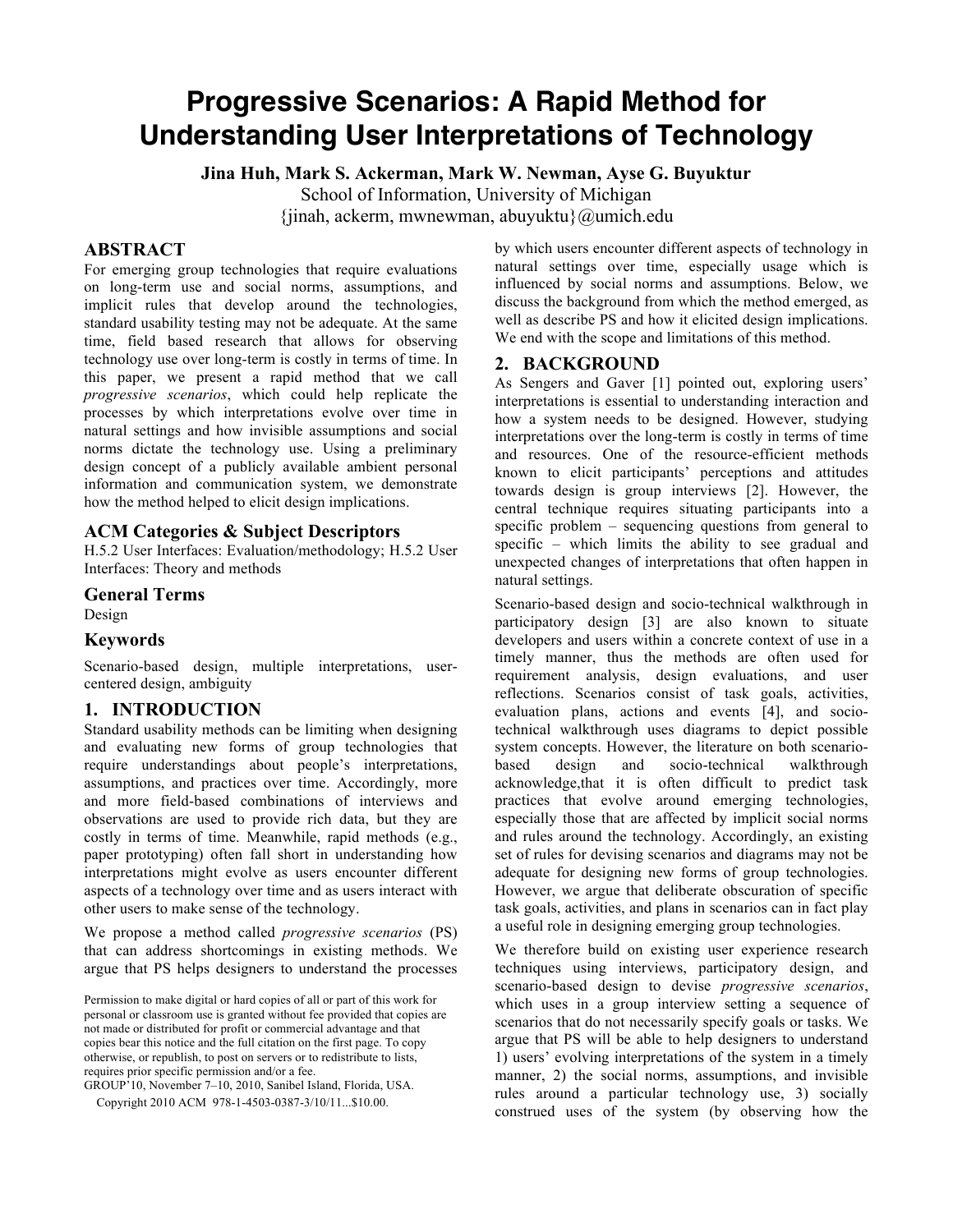

**Figure 1. The image of the system shown to the participants.**

participants in the groups influence each other), and 4) how certain design interventions could affect users' interpretations. Next, we describe the method in detail.

# **3. PROGRESSIVE SCENARIOS: THE PROCEDURE**

In describing progressive scenarios (PS), we will use a test case of PS. For the test case, we used a design concept of a publicly available ambient personal information and communication system (Figures 1 and 2), similar to prior work on ambient displays [5, 6].

For PS, the design concept to be tested does not have to be complete in terms of the detailed steps in which users would interact with the system. Rather, *the overall idea about what the system does, what technical components are used, and where it is going to be deployed is sufficient* for PS. Once the design concept is ready, the basic idea is to *prepare a visual image of the system* that could help participants to imagine the settings in which they would initially encounter the system (Figure 1). Second, one should *create a sequence of scenarios that gradually reveals information about the system* in terms of how a user encounters the system, what is visible in the system, what the system is for, and different ways in which the system can be used.

Our scenarios were sequenced as follows (references to S1- S4 will be used throughout this section):

You are walking down a hallway and you see a wallmounted display with a camera and a microphone hanging by a professor's office (S1). The next day as you walk by the system, you see a different kind of image inside the display (S2). You are curious about what the camera does, so you ask the professor. You then learn that the system can video conference with the professor even when he is away (S3). One day you realize that the artworks in the display represent the availability information of the professor (S4). If necessary, more animated or still images can be prepared to help the participants to understand the scenarios better,

but we prepared four animated images for different ways in which availability information could be shown (Figure 2).

With the initial design concept, images, and scenarios in place, it is important to *recruit small groups of users from the particular setting where the design is going to be deployed*. We used groups of two to three, because dyadic and triadic interviews are known for allowing richer reflection, lower cost in time and resources, and less contamination in stating opinions by the majority [7]. Each group consisted of individuals with similar social roles and work routines around group technology use, while the between-groups was heterogeneous. Our participant groups included graduate students from computer science (the EECS group), architecture (Arch), art and design (A&D), and information (MSI). We also had one group of staff (Staff). Each group consisted of two to three people, 15 in total.

Once the participants were recruited, we began each session by simulating how *the participants would encounter the system for the first time in a natural setting.*  In our case, one of the two TV screens in the interview setting showed the image of the system hanging in a hallway as well as a close up image of the system (Figure 1), while the other showed the animated images of the artwork that would be visible on the display (Figure 2). The interviewer (the first author) then asked the following question to the participants:

[After stating S1] what do you think the system is?

As the participants discuss their interpretations of the system, *the interviewer probes further* to help the participants elaborate on their reasoning, assumptions, and interpretations with unstructured and open-ended questions that are based on the participants' responses. Once the participants seem to have come to an agreement about the interpretations or if the conversation gets stuck, *the interviewer moves forward from one scenario to another,*  (e.g., S1 to S2)*,* gradually revealing more information about the system as would happen in natural settings. In our case, we changed from b0 to b1 in Figure 2 while describing S2 to the participants. This way, the method attempts to simulate how the participants may change their interpretations as they get to know more about an unfamiliar system. In our case, we used S2 multiple times to see how knowing that different artwork can be used for the display may affect the participants' perceptions about the system's use. As the group discusses further, *gradually reveal more information about the system until all scenarios are presented* (e.g., until S4).

Next, we present findings from a test case that addresses the claim that PS can help uncover important design considerations.

# **4. FINDINGS FROM A TEST CASE OF PS**

#### **4.1. Users' progressive interpretations**

PS allowed us to examine the process of changing interpretations in response to specific information provided about the system as the interviewer progressed through the sequence of scenarios. For example, the A&D group's initial interpretations included the system as an art installation, a security system, an "information thing," or a video kiosk. When the participants were given S2 (b1 in Figure 2), Kyle immediately revised his interpretation of what the system could do, now assuming that the system was interactive. John, on the other hand, felt that the system was a research project to possibly monitor people's behavior towards art displays on the wall:

John: (snaps his fingers) I want to snap and wait in front of the camera to see what happens. […]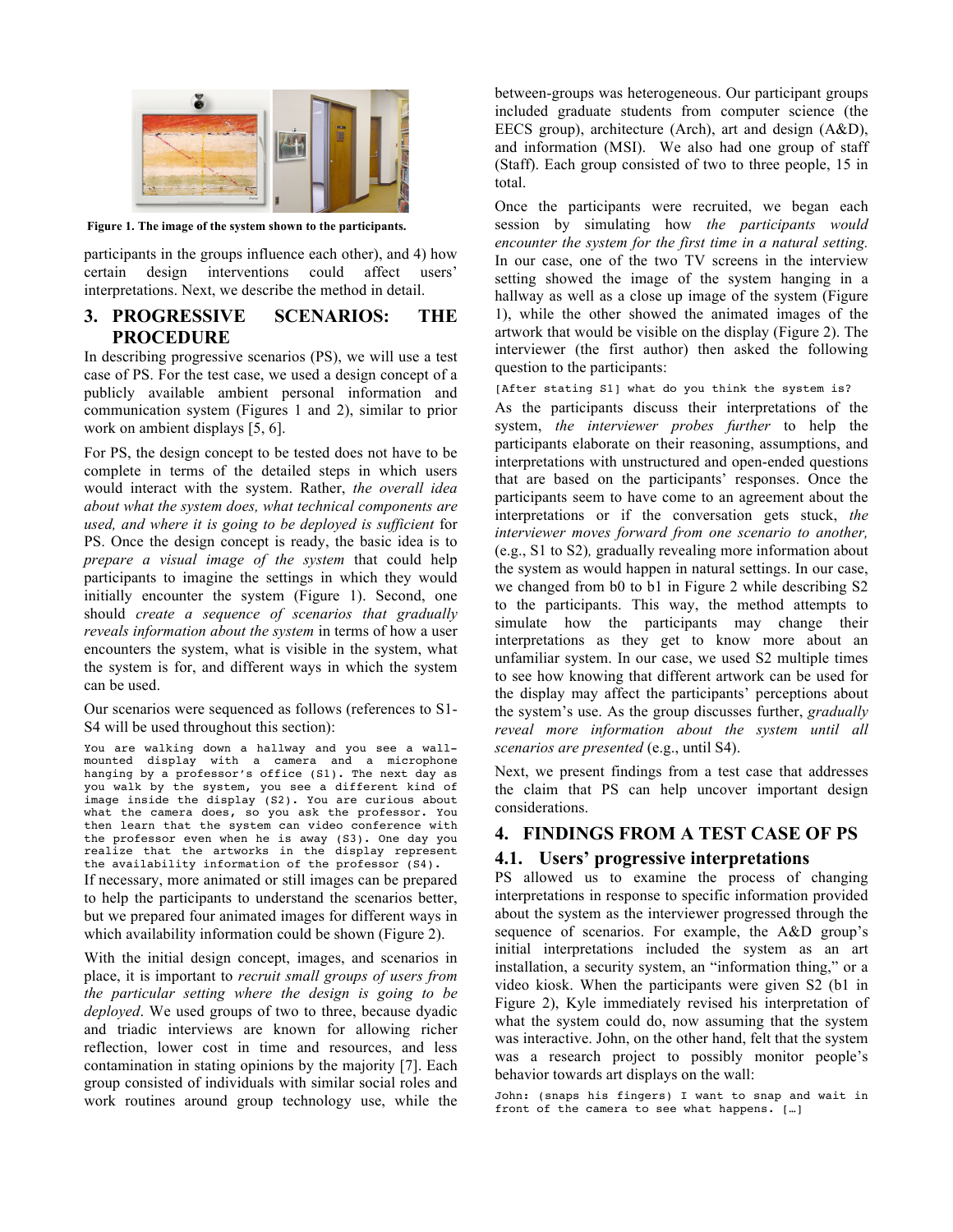

**Figure 2. Examples of the animated artwork on the display**

Kyle: but also I wouldn't snap because I would be conscious of the camera and thinking they are recording me to see if I am going to do something like this, so I am just going to be cool, and walk right by it. Because I don't want to cave into their expectations

John: see I would have just stopped and laughed. Because this is kind of hilarious.

Switching the system's artwork, specifically the addition of animated features to the display, triggered the students to think that the system was interactive while articulating what was appropriate to do in public and in situations where one might possibly be monitored. It brought forward issues concerning participants' feelings of privacy, curiosity, and the system's unfamiliarity that were all closely intertwined in generating different possible expectations and interpretations towards the system, which in turn changed as the participants encountered different aspects of the system as is often the case in natural settings.

#### **4.2. Unveiling the invisible**

PS also unveiled invisible assumptions, social norms, and rules that played out in interpreting system use. In each group, given the broad context about the system, the participants initially had various interpretations of the system including artwork, a security system, a living arts display, a screen saver, and a reception system. These initial interpretations quickly translated into the participants' assumptions and taken-for-granted roles of certain technology such as a camera or a microphone. When the interviewer asked the group to elaborate on the interpretation that the system was a reception system, Beth's response revealed her assumptions about the roles of microphone and cameras in public systems and about the system hanging outside a professor's office:

Beth: Well because of the microphone and the camera. Or perhaps they are able to see you and you can converse with them.

Then Susan challenged Beth's assumption about systems with cameras. Based on her experience with video cameras, having a camera reminded Susan of security systems:

Susan: I wouldn't automatically make an assumption that it was a [reception system for the] person in the office. I may think that it was some kind of [a] security system or something because [in] places that are being video taped [it] is usually a security measure.

In this example, the participants were expressing their assumptions about what a system with a camera could do, and what having artwork as part of a system might mean. This allowed us to forecast how users would react to an unfamiliar system with a camera and how we should design accordingly.

#### **4.3. Socially construed use of the system**

PS also allowed us to observe how the groups' interpretations progressed over time as the participants shared their assumptions and expectations among themselves. For the Arch group, as Greg and Katrina discussed, their interpretation changed from the system functioning as an ice-breaker to a communication device and a medium for personal expression. For example, for Greg, seeing an alternate scenario as part of the display triggered him to think about the system potentially serving as an ice-breaker. Greg's bringing up a student visiting a professor's office provoked Katrina to think about the case in which the professor was not in the office, and how the system could be used accordingly as a communication device as well as a medium for personal expression:

Katrina: I think it would be kind of cool, giving [you] something to look at when you are waiting for him, or something to talk about to break the ice – "what's that thing outside your door?"

Greg: If he wasn't there would I be able to talk to him about it? I guess I would assume that he's interested in surreal art.

In this way, we were able to observe interpretations that Greg and Katrina together constructed for the different ways in which the system could be utilized. Also, this in turn elicited social assumptions and expectations that would play out in interpreting the system under different circumstances (e.g., that the professor is interested in surreal art).

# **4.4. Design interventions affecting changes in interpretations**

PS allowed us to uncover people's perceptions of privacy, trust, and what might be appropriate in using the system - issues that are often tacit and taken-for-granted – and how these perceptions can be altered by simple design interventions. For example, the Staff group initially thought the system might be intrusive to their hallway activities. One participant, Joan, said she would not talk in front of the system, because there was a microphone. The interviewer then showed a new image of a professor, with whom they were familiar. Joan, in reaction, became willing to say hello as she passed by, providing design insights for how we might be able to alter people's trust and privacy:

```
Joan: […] if I knew that there was a microphone, and 
I knew that it was [Professor X]'s office, I might 
say "Hi [X]!" whatever as I was walking by, but then 
if I didn't know that there was a microphone, who
knows what I might say. I might go, "Hmm, that's 
weird."
```
Thus, by simply introducing an alternative artwork, we were able to see how certain design interventions or features can alter participants' interpretations about intrusiveness and the use of the system.

#### **4.5. Summary**

Our initial idea was that the system was to be a video conferencing tool that could also show availability information. By deliberately hiding information about how the system works initially and gradually unfolding information about the system, we were able to replicate the processes by which users' assumptions, implicit rules, and interpretations would come into play when the system is deployed in natural settings. We were then able to use these